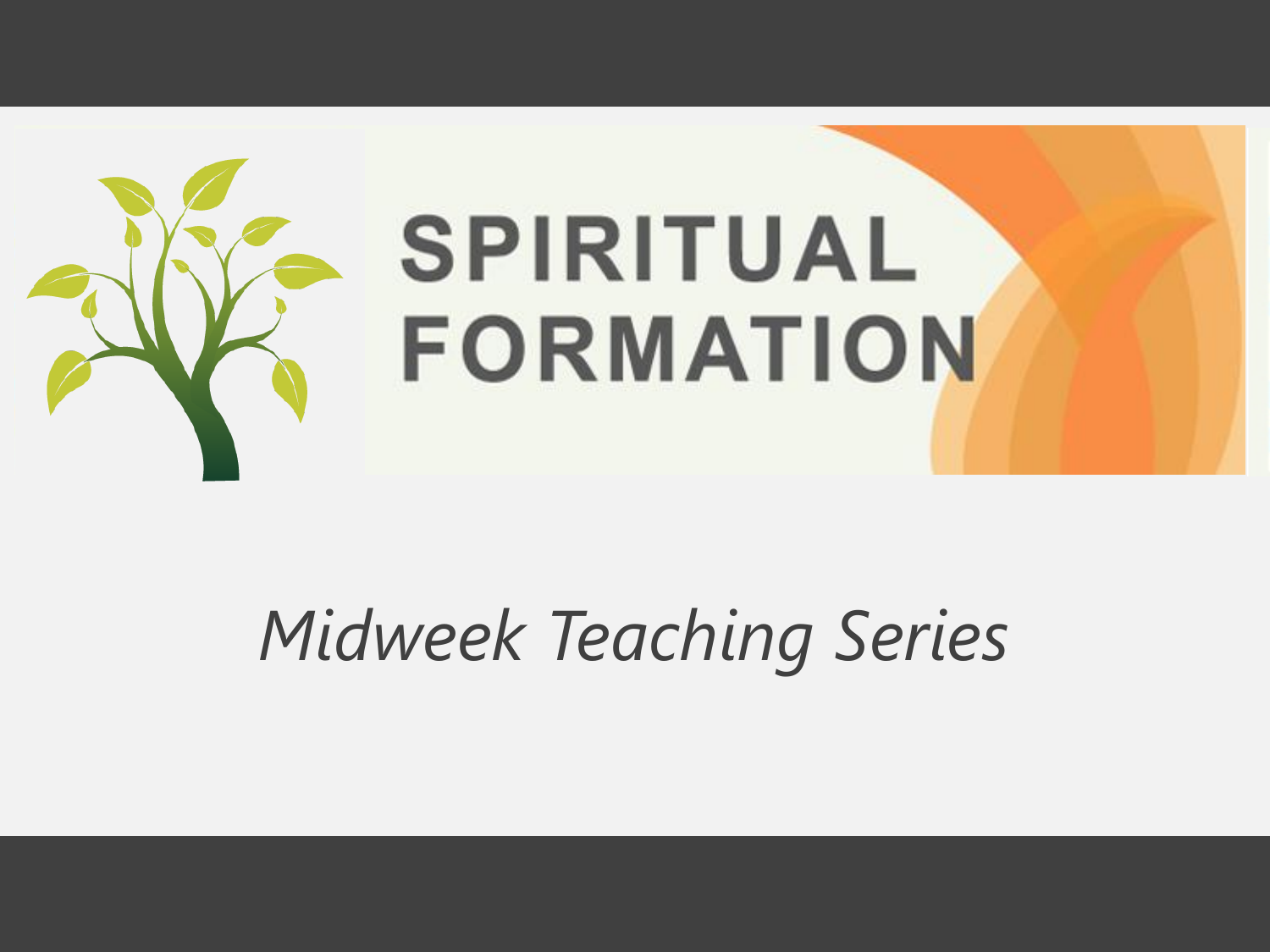

*Midweek Teaching Series* Study & Meditation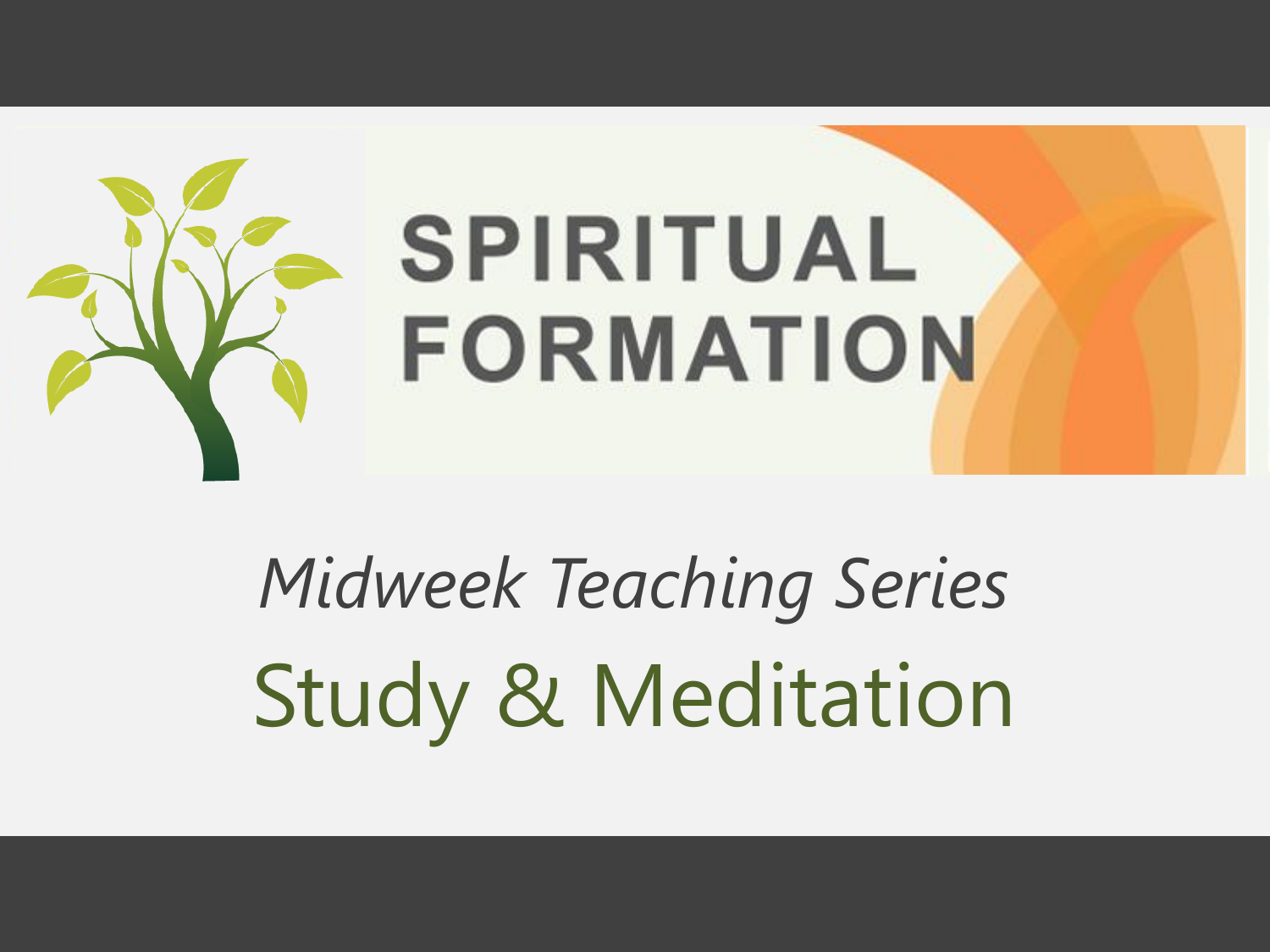### 2 Corinthians 3:15-18



<sup>15</sup> Even to this day when Moses is read, a veil covers their hearts. <sup>16</sup> But whenever anyone turns to the Lord, the veil is taken away.<sup>17</sup> Now the Lord is the Spirit, and where the Spirit of the Lord is there is freedom <sup>18</sup> And we all, who with unveiled faces contemplate the Lord's glory, are being transformed into his image with ever-increasing glory, which comes from the Lord, who is the Spirit. *(2 Cor 3: 15-18)*

Spiritual Formation = Process of being transformed into the image of Christ for the benefit of others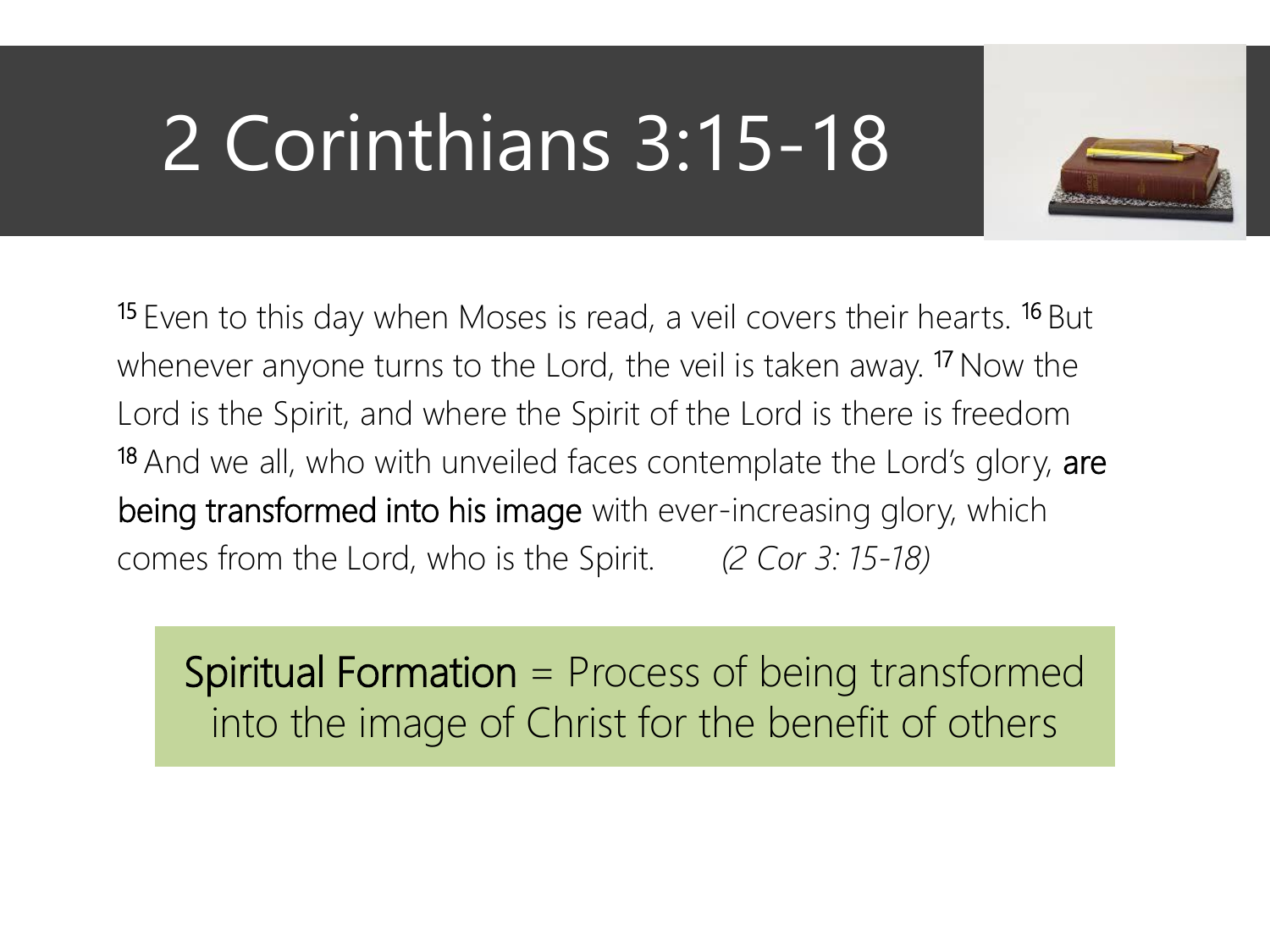# Study



#### Study is:

- Analytical
- Focused
- Objective

Study is *not*:

- Just for teachers
- Only for those who need to explain things
- **Optional**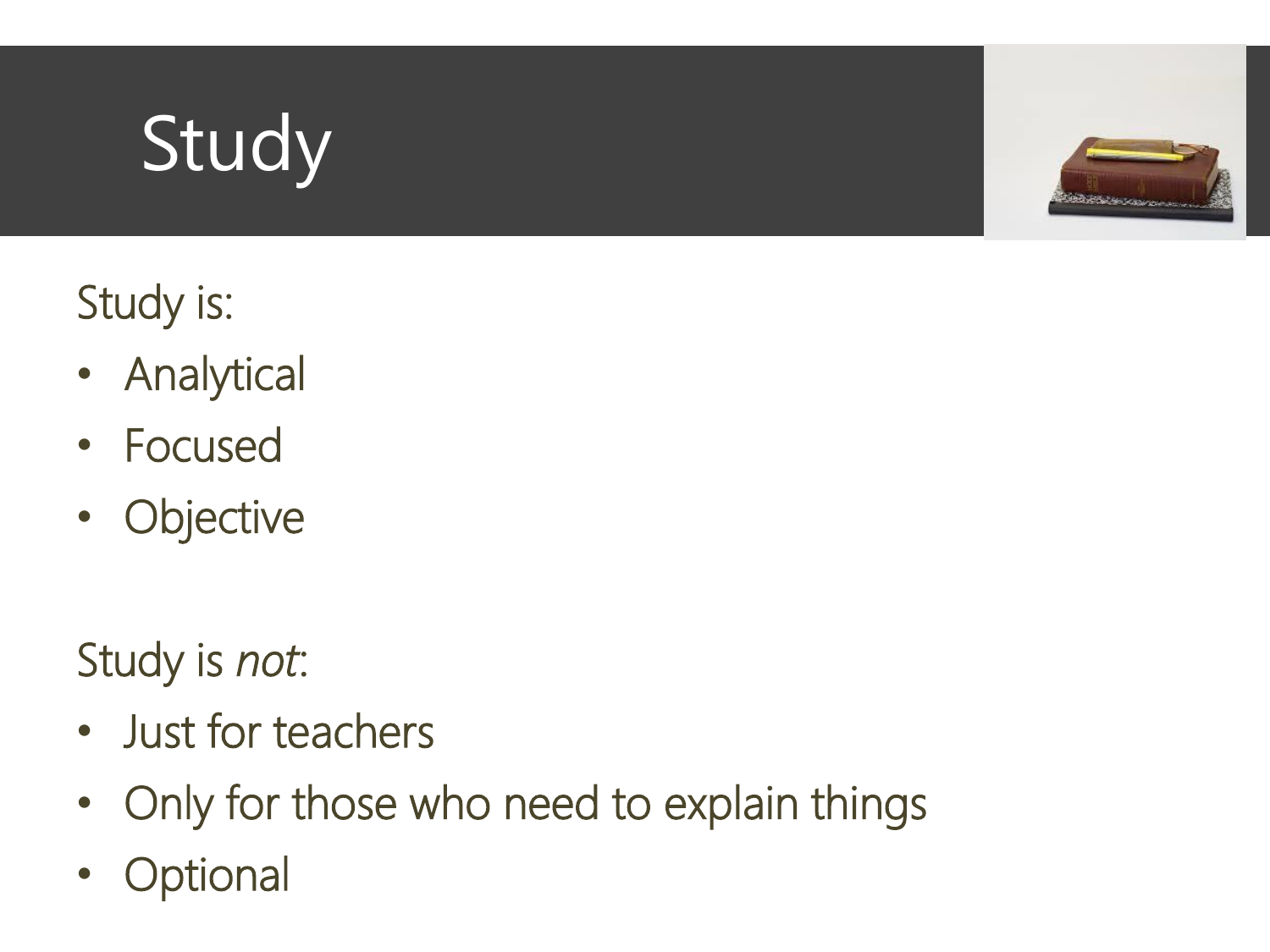## Think



<sup>8</sup> Finally brothers, whatever is true, whatever is honorable, whatever is just, whatever is pure, whatever is lovely, whatever is commendable—if there is any moral excellence and if there is any praise—dwell on these things

*Phil 4:8*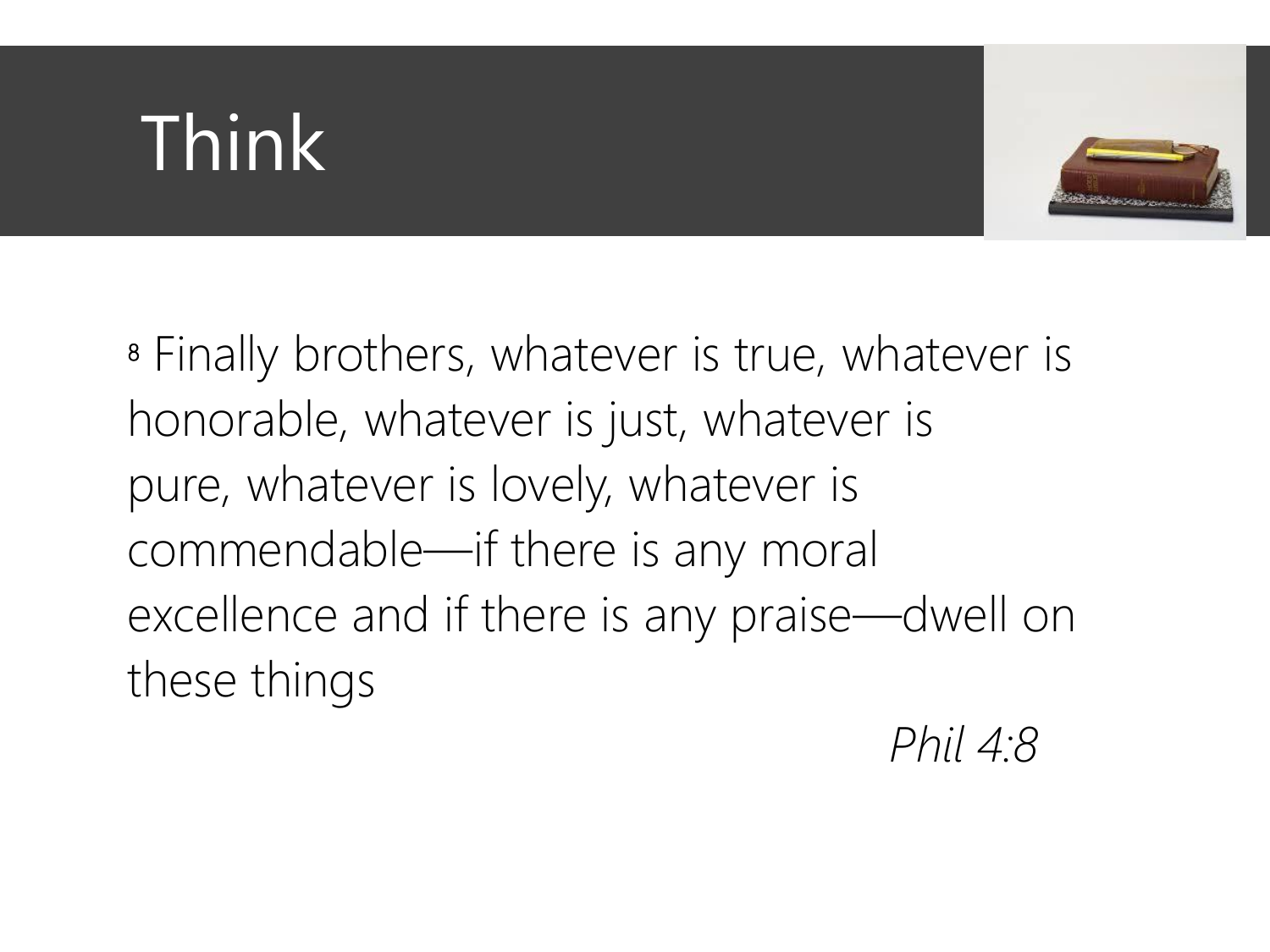# What do we study?



#### **Books**

#### Internal aspects

- Understanding the book
- Interpreting the book
- Evaluating the book

#### **External aspects**

- **Experience**
- **Other books**
- Discussion & debate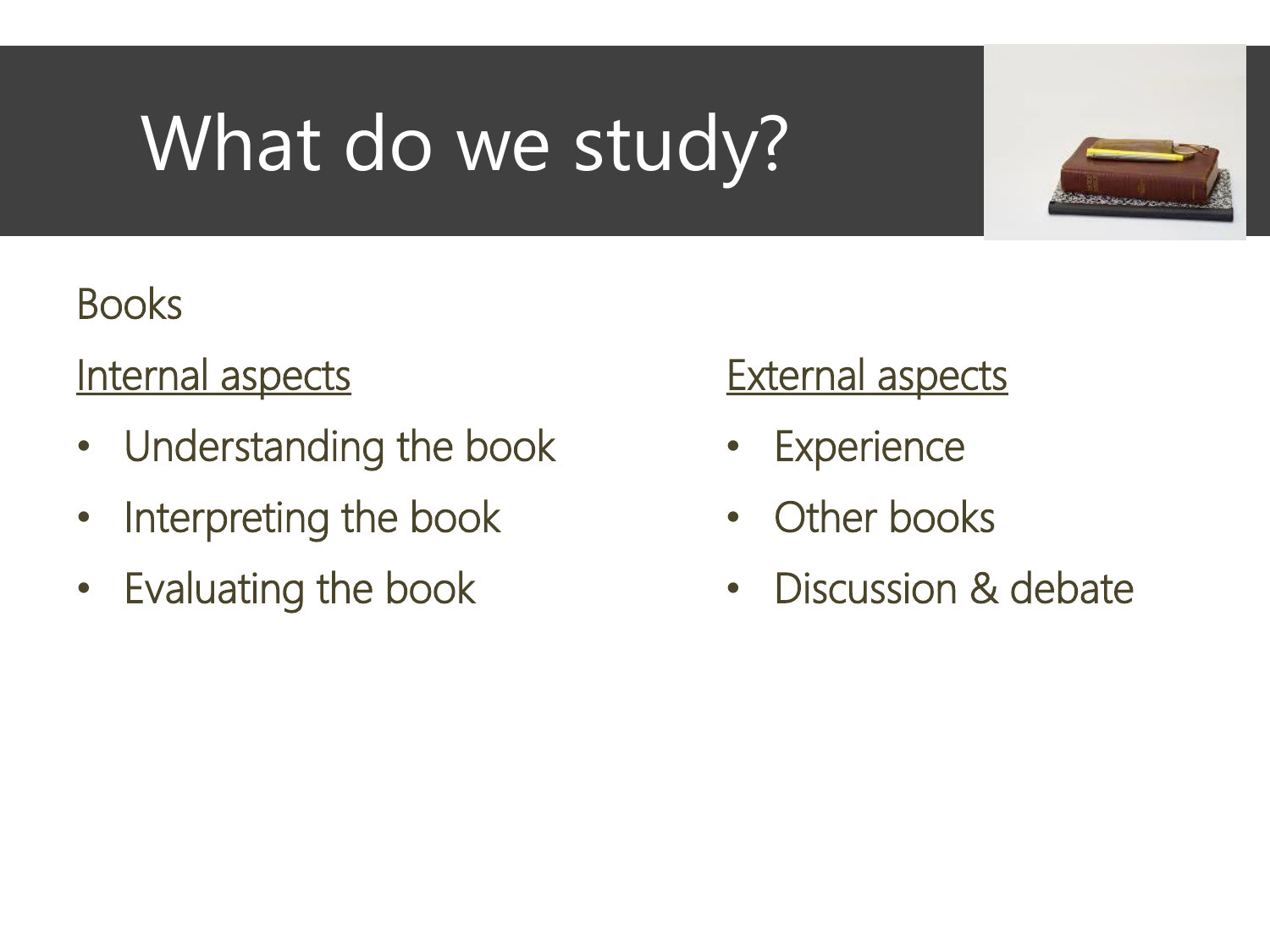### What do we study?



<sup>12</sup> You will indeed go out with joy and be peacefully guided;

the mountains and the hills will break into singing before you,

and all the trees of the field will clap their hands.

*Is 55:12*

Non-verbal "books"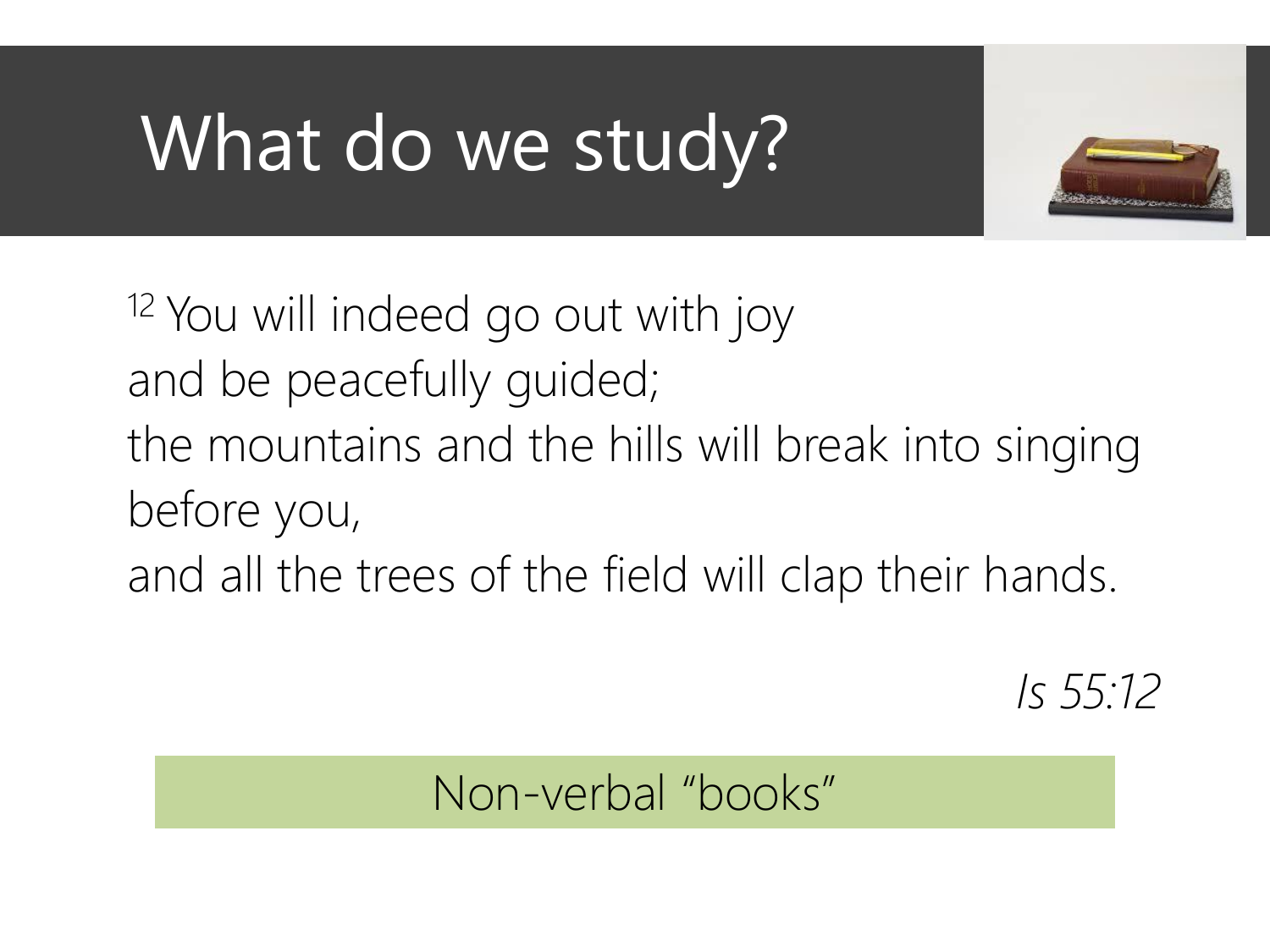

<sup>18</sup> "Imprint these words of mine on your hearts and minds, bind them as a sign on your hands, and let them be a symbol on your foreheads.

*Deut 11:18*

#### Repetition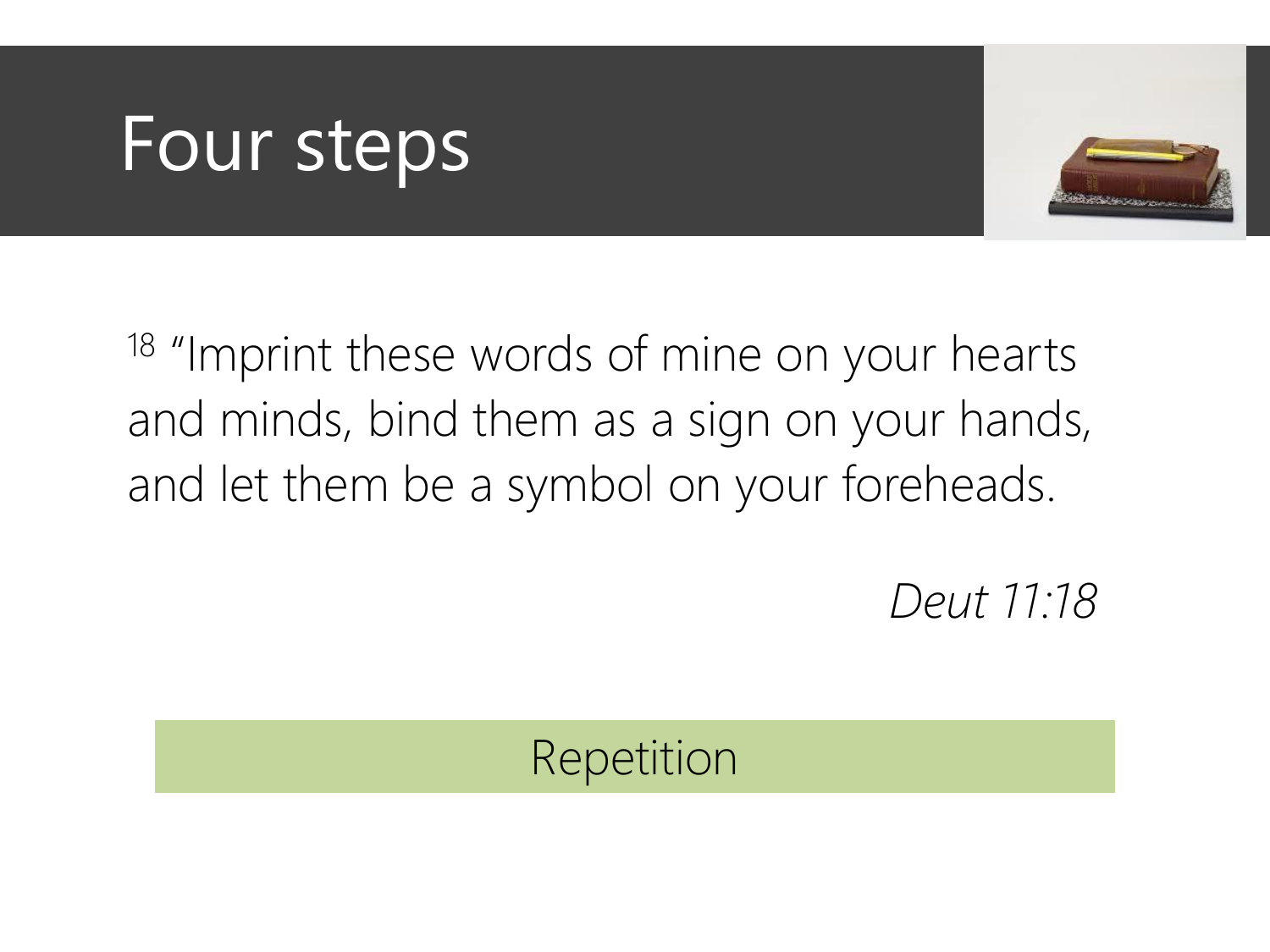

<sup>2</sup> Set your minds on what is above, not on what is on the earth.

*Col 3:2*

#### Concentration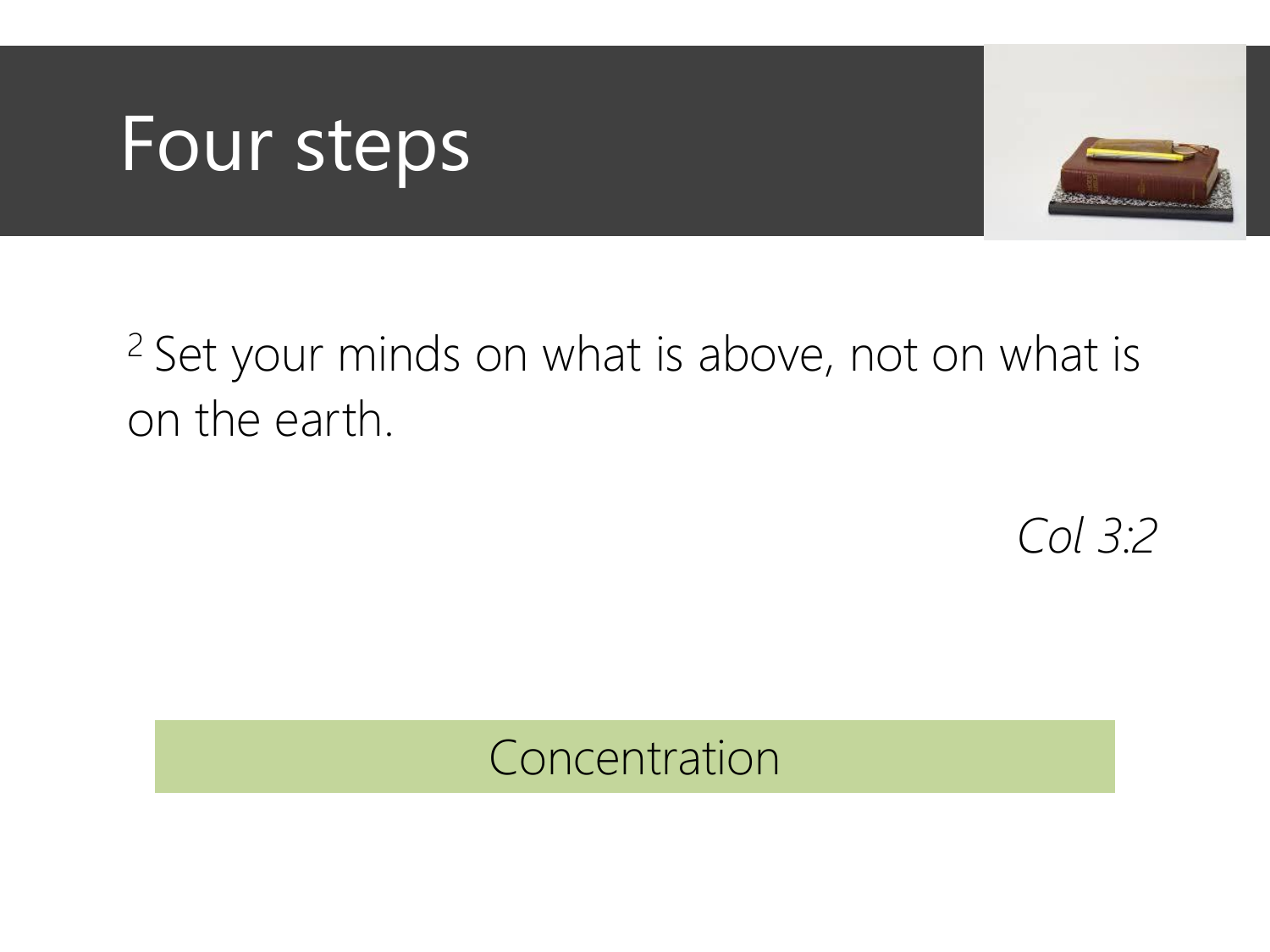

<sup>31</sup> So Jesus said to the Jews who had believed Him, "If you continue in My word, you really are My disciples. <sup>32</sup> You will know the truth, and the truth will set you free."

*John 8:31-32*

#### Comprehension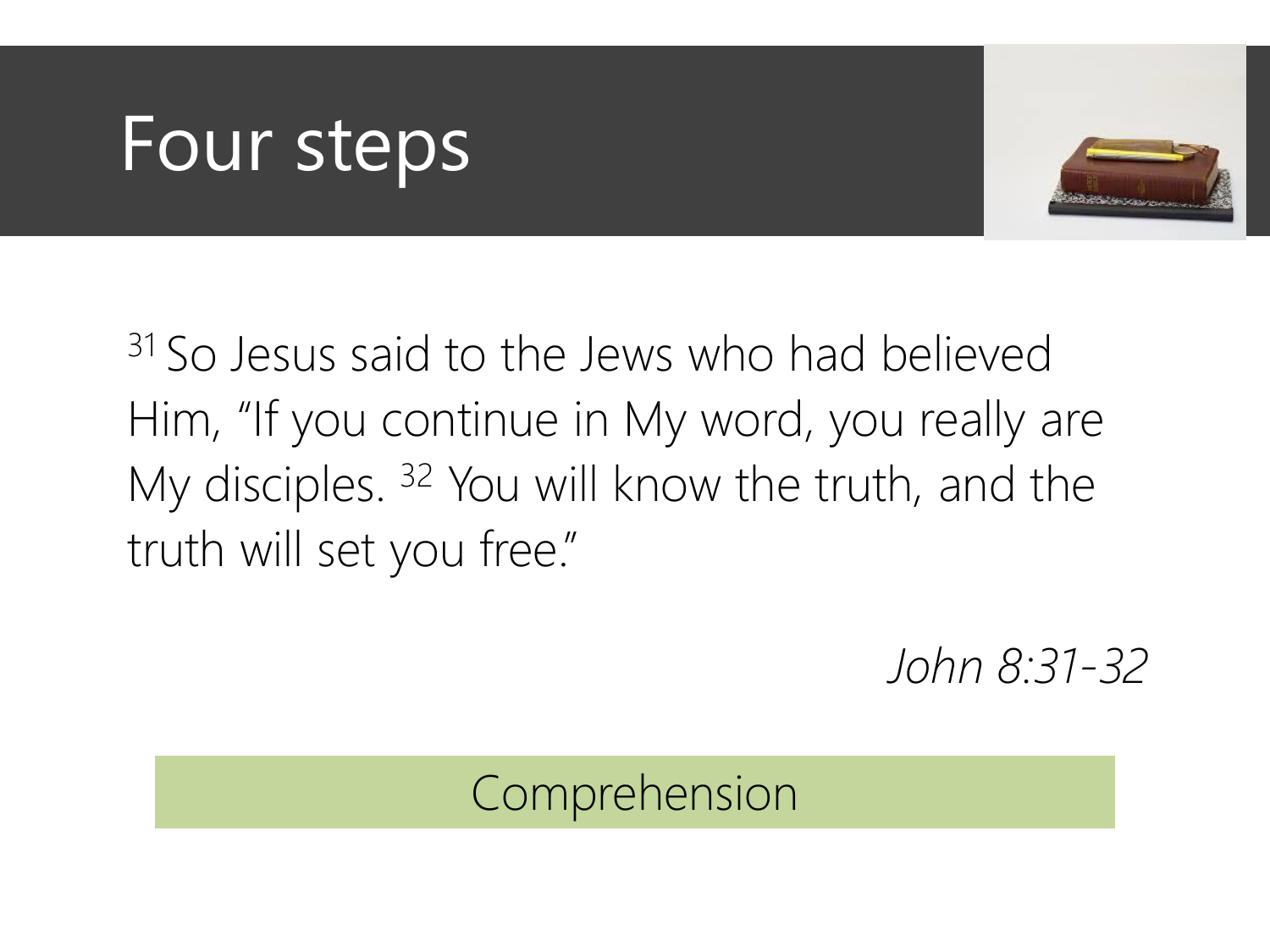

<sup>3</sup> This is eternal life: that they may know You, the only true God, and the One You have sent—Jesus Christ.

*John 17:3*

#### Reflection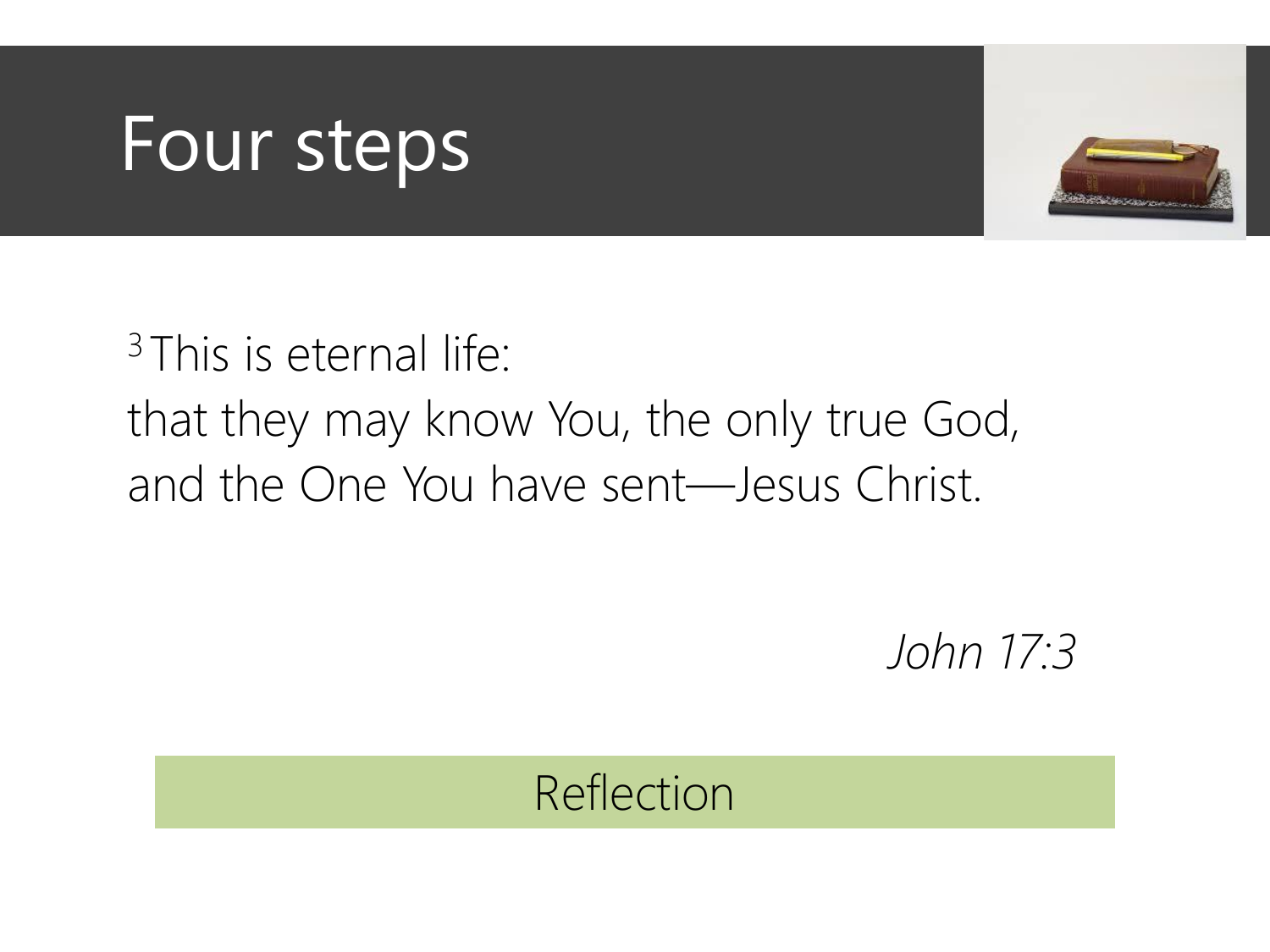### Reflection on Study



- 1. When was the last time I studied God's Word in this way?
- 2. Which of the 4 steps do I need to improve most?
- 3. Set aside 10 minutes each for the study of a verse and the study of nature this week.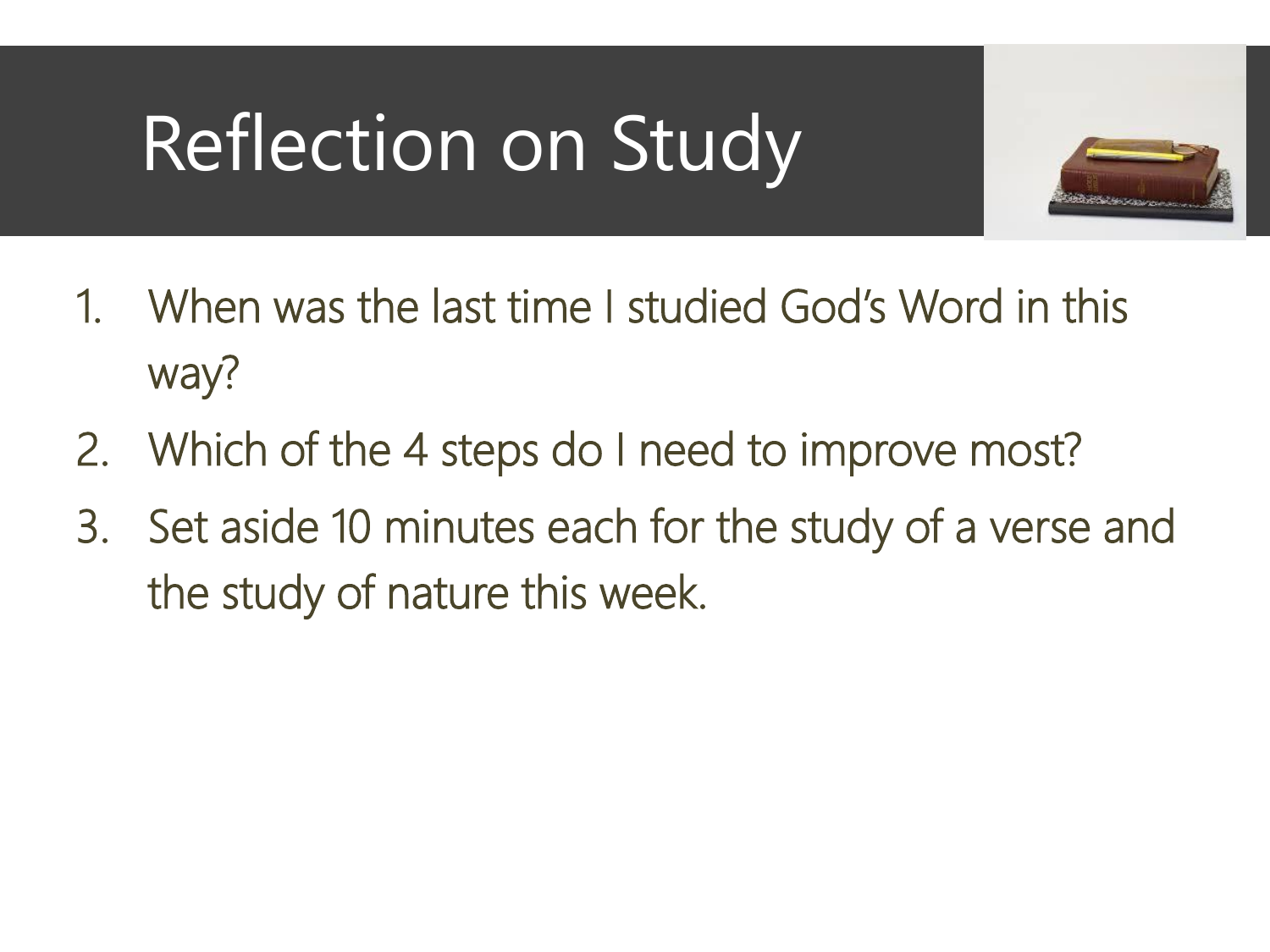

Meditation is:

- Simple
- Vital
- Relational

Meditation is not:

- Funny poses and chants
- Connecting to the cosmos and other weird stuff!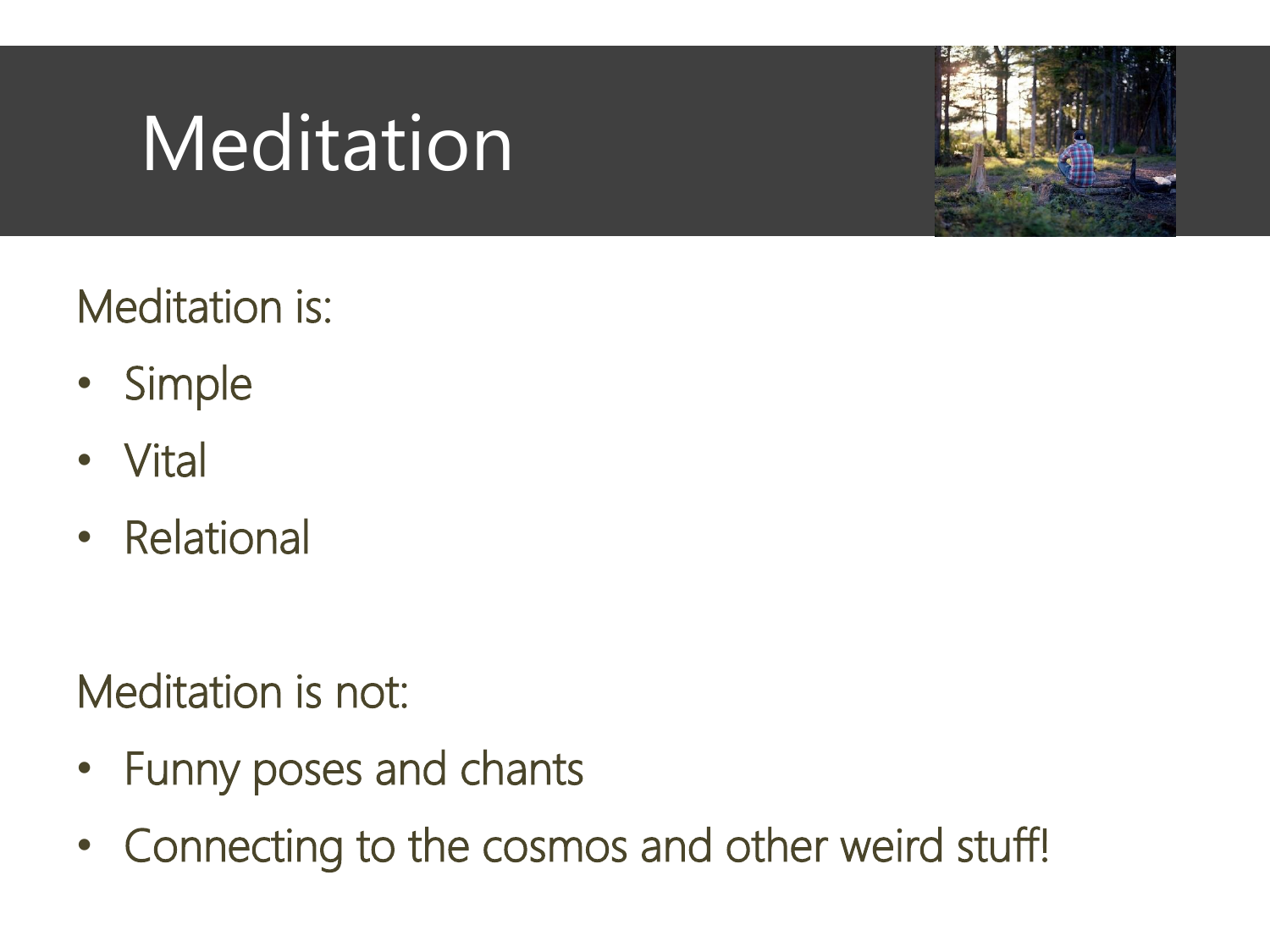

Christian meditation, very simply, is the ability to hear God's voice and obey His word. - *Richard Foster* 

<sup>1</sup> How happy is the man who does not follow the advice of the wicked or take the path of sinners or join a group of mockers! 2 Instead, his delight is in the Lord's instruction, and he meditates on it day and night. *Ps 1:1-2*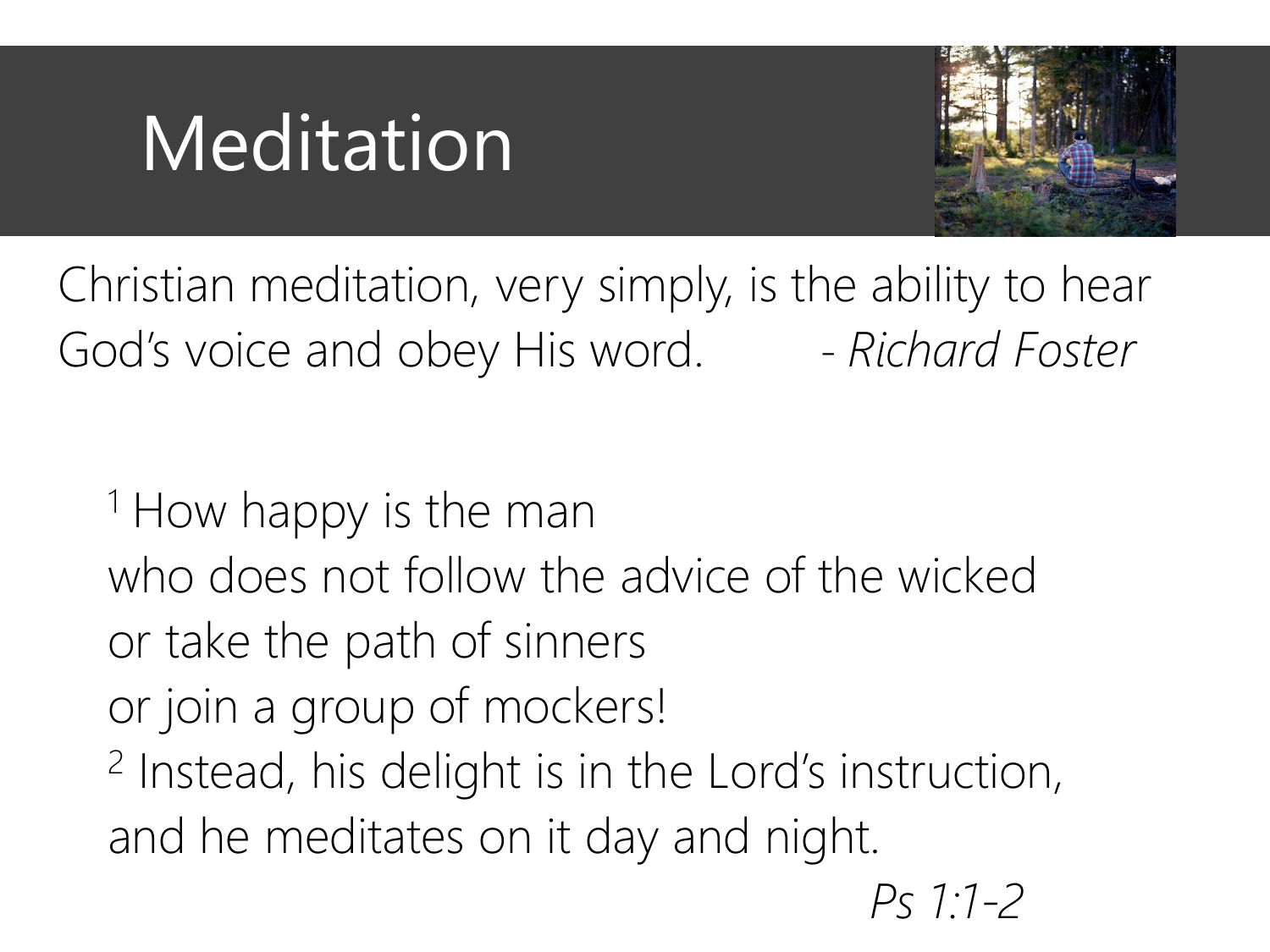

 $63$  He went out to the field one evening to meditate, and as he looked up, he saw camels approaching.

*Gen 24:63*

<sup>148</sup> My eyes stay open through the watches of the night, that I may meditate on your promises.

*Ps 119:148*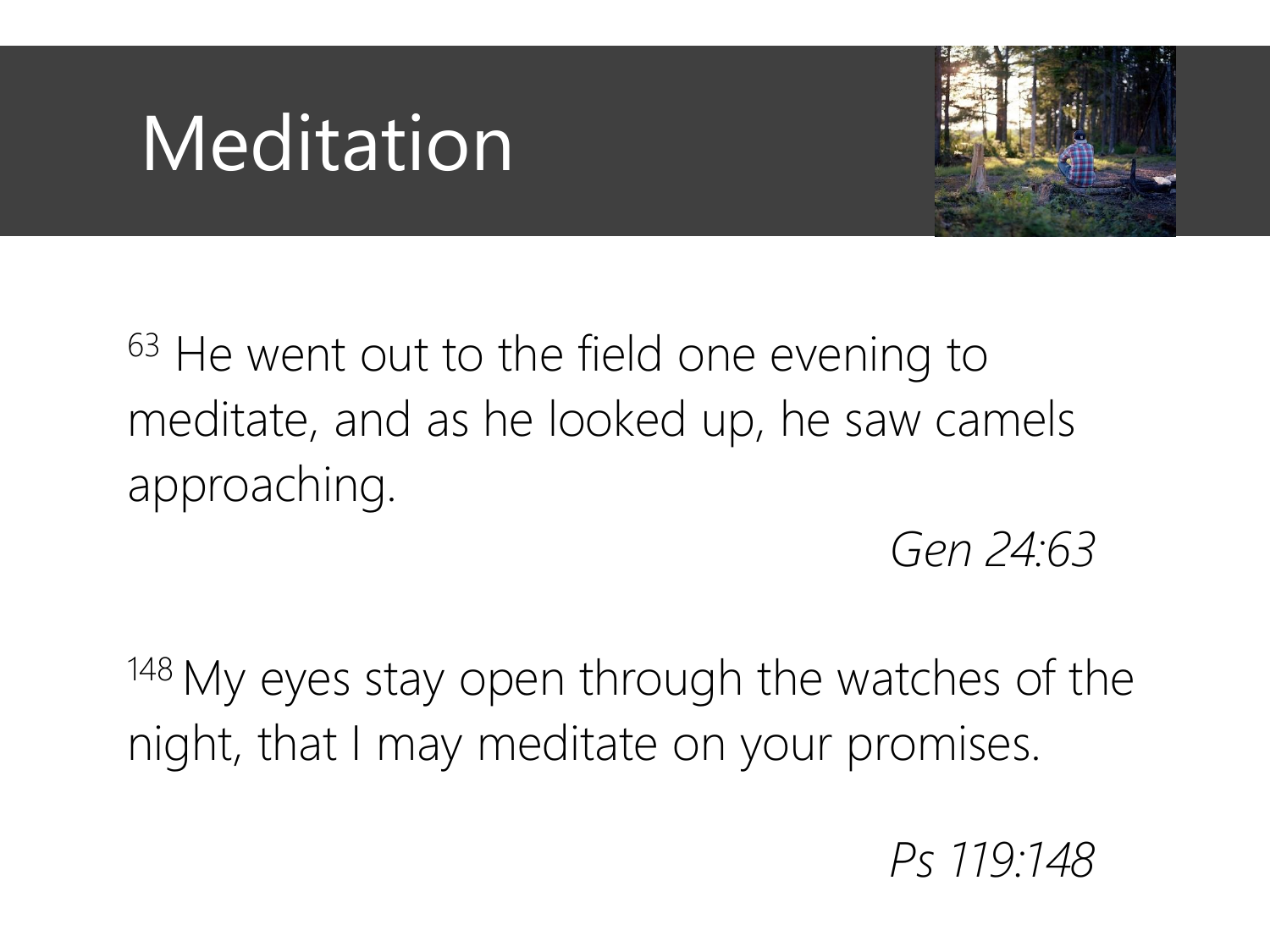## Why don't we meditate?



<sup>18</sup> When the people saw the thunder and lightning and heard the trumpet and saw the mountain in smoke, they trembled with fear. They stayed at a distance <sup>19</sup> and said to Moses, "Speak to us yourself and we will listen. But do not have God speak to us or we will die."

*Gen 20:18-19*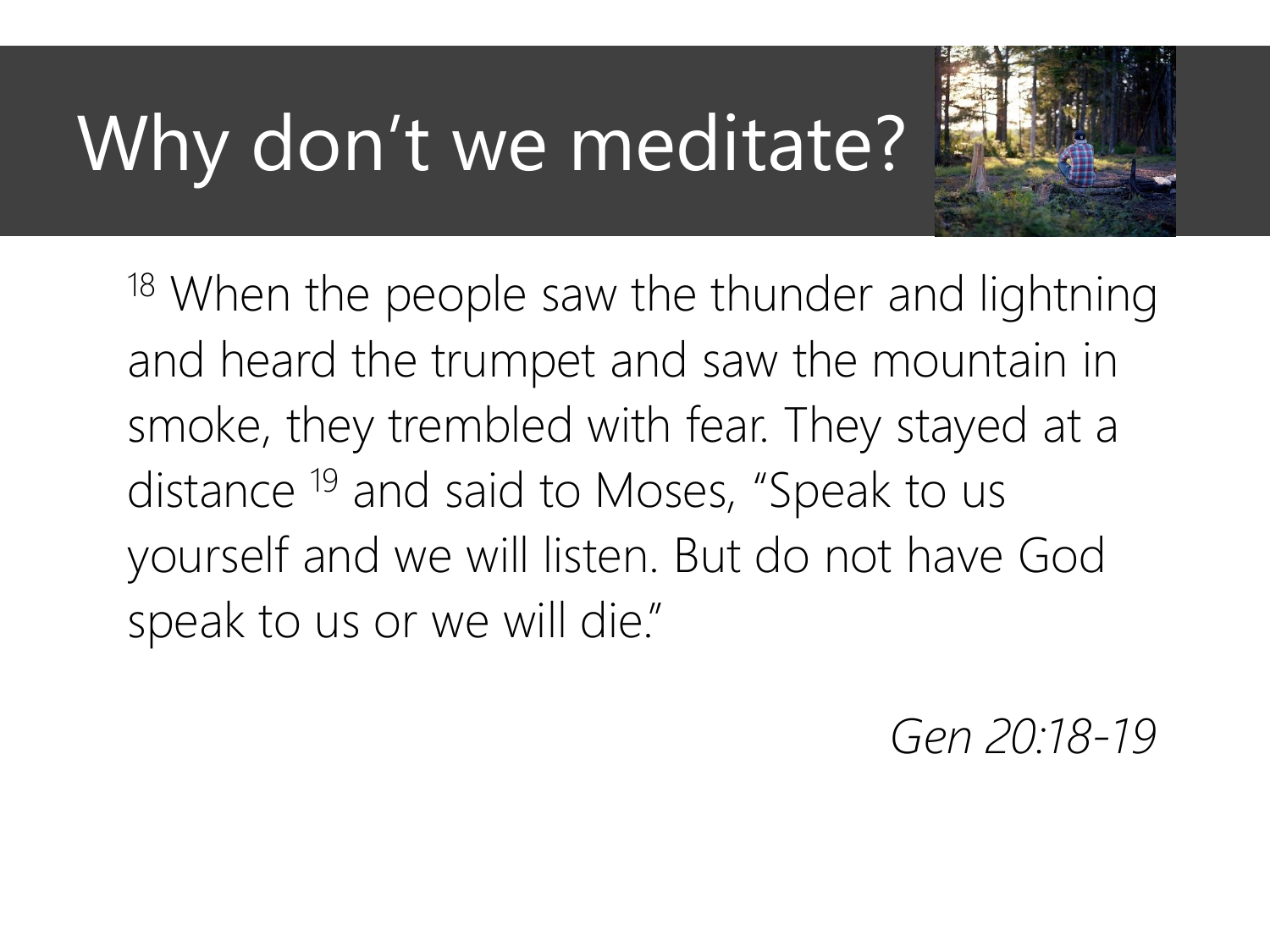# Why don't we meditate?



- Keeping a safe distance
- A life of distractions
- Loss of focus (on what matters)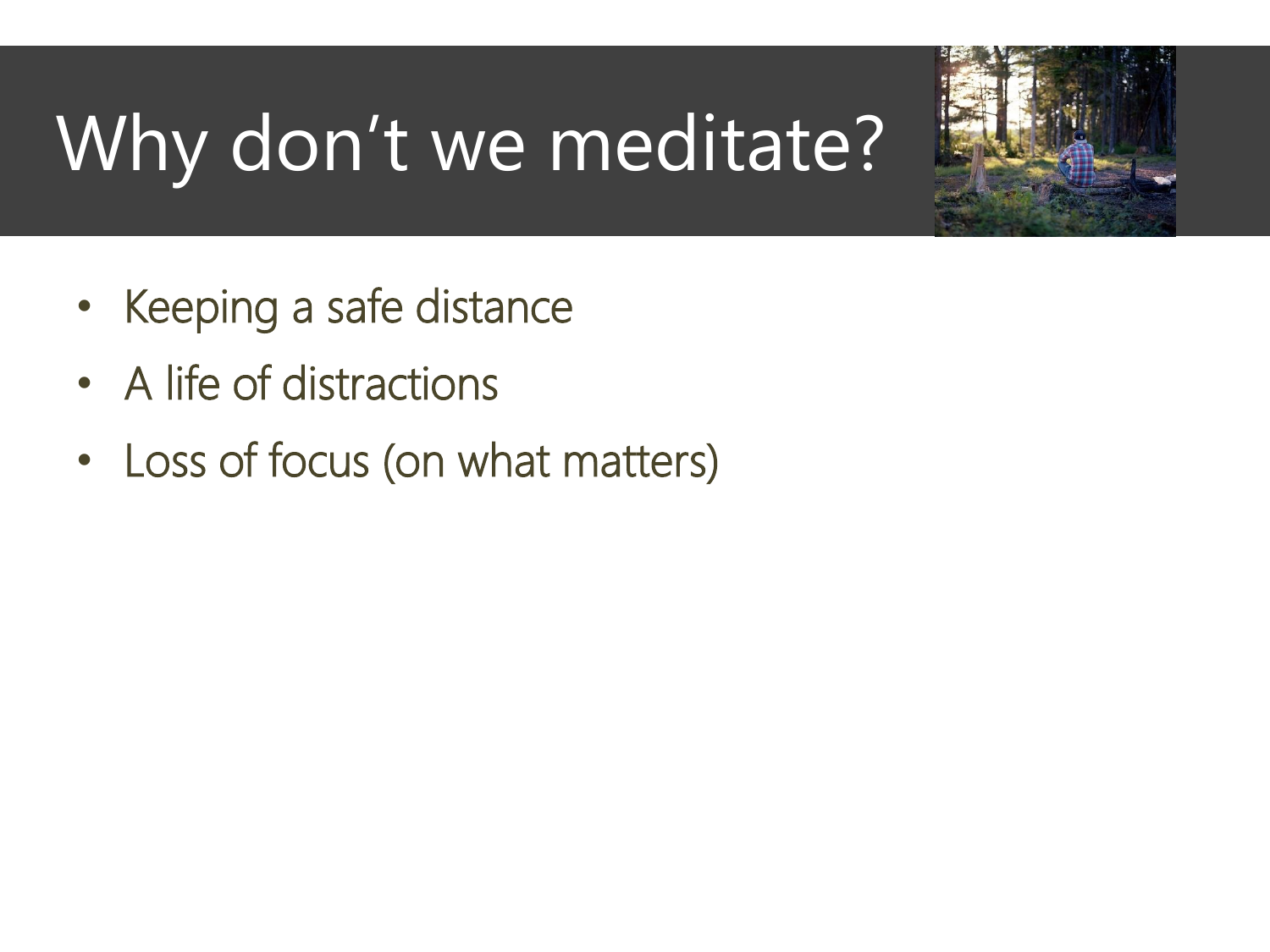### Purpose of meditation



- Growing into a familiar friendship with Jesus
- Learning to live on the basis of hearing God's voice and obeying His word
- We create space in our hearts for Jesus to build an inner sanctuary from which our transformation may spread
- Not the "emptying" of Eastern meditation
- Taking back our personal relationship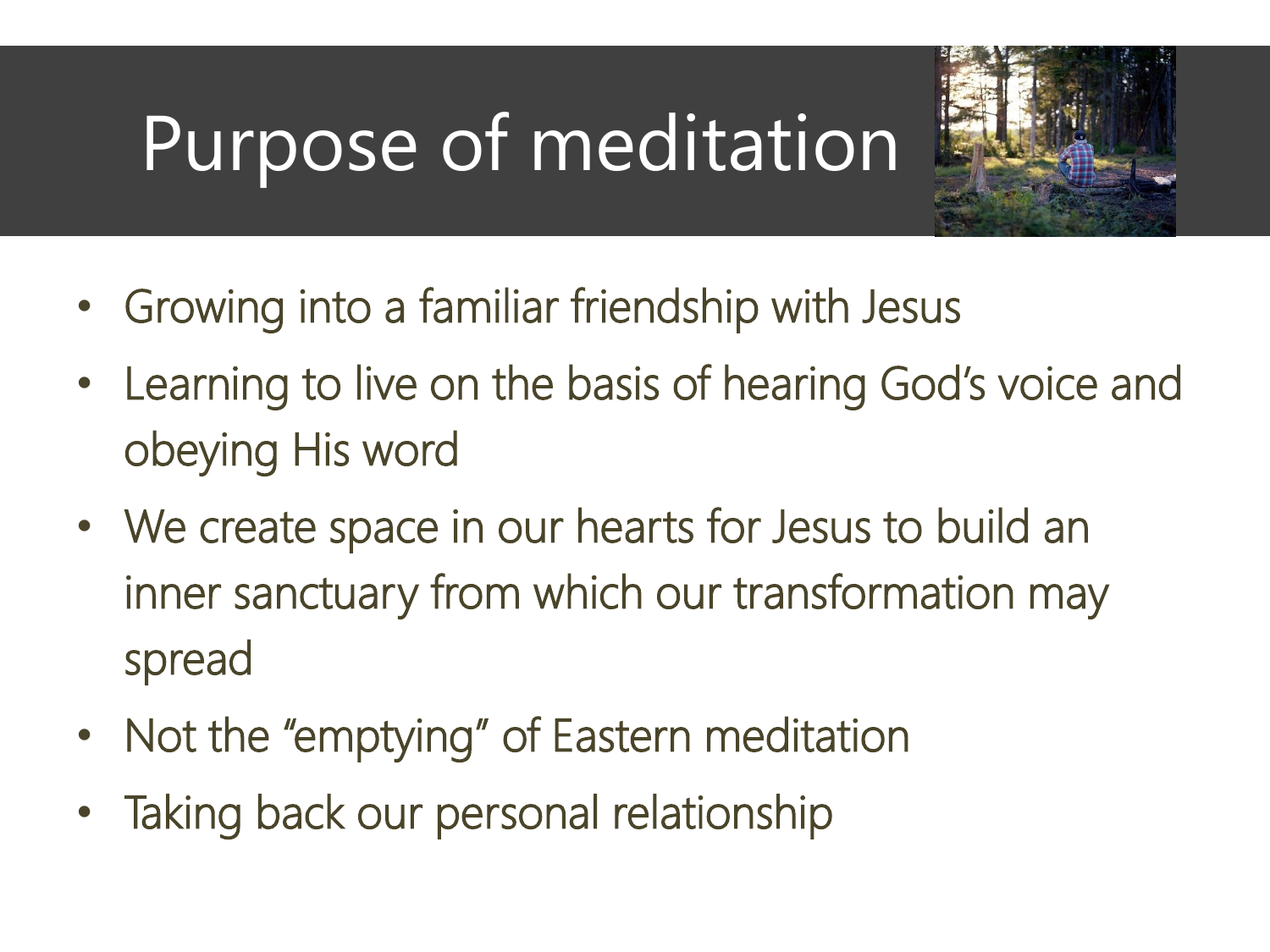

<sup>7</sup> But the Lord told him, "Listen to the people and everything they say to you. They have not rejected you; they have rejected Me as their king.

*1 Sam 8:7*

Our constant desire to have someone else between us and God – king, mediator, priest, pastor…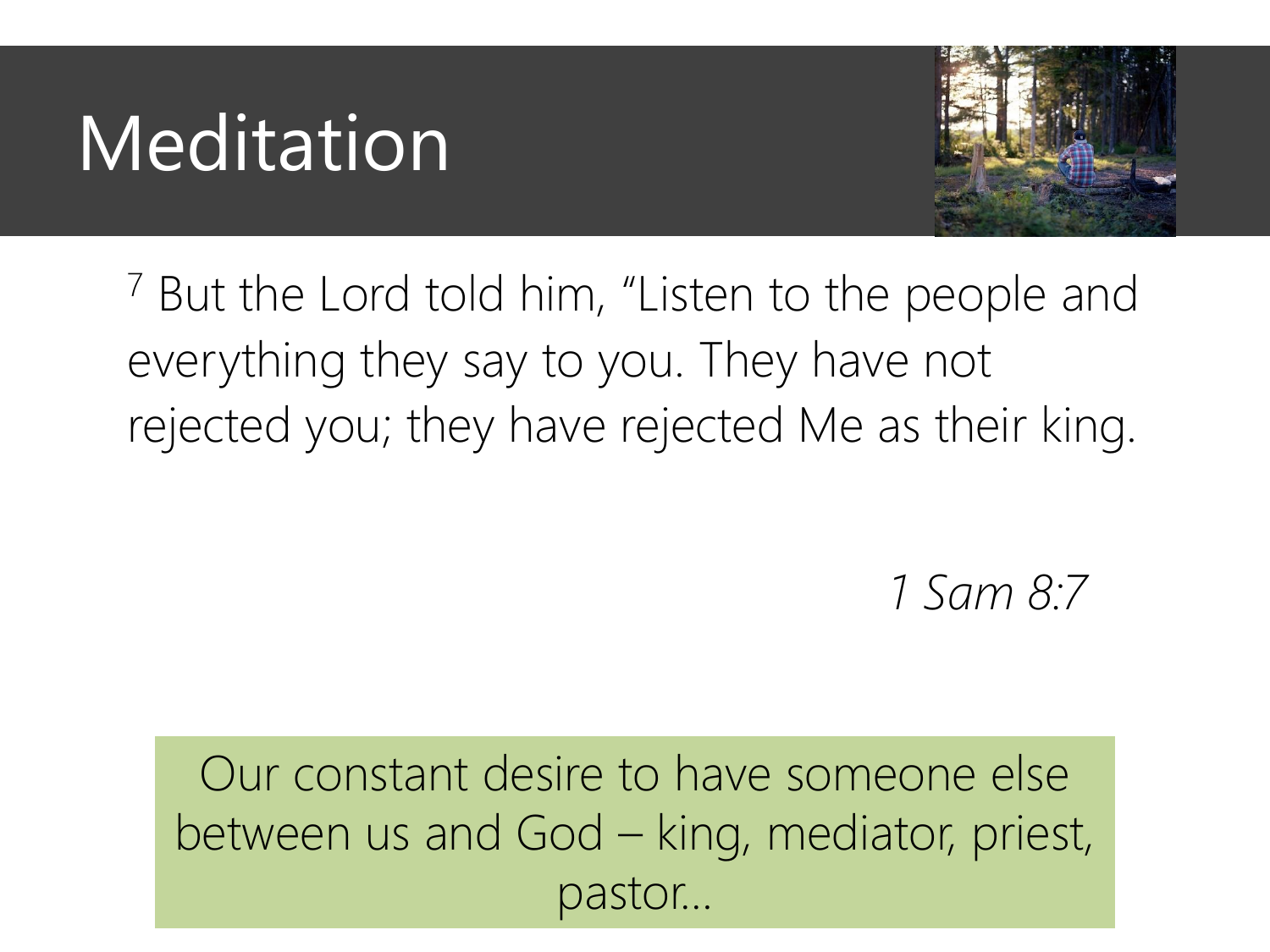

<sup>9</sup> But you are a chosen race, a royal priesthood, a holy nation, a people for His possession, so that you may proclaim the praises of the One who called you out of darkness into His marvelous light.

*1 Pet 2:9*

We're all called to the relationship – no middleman!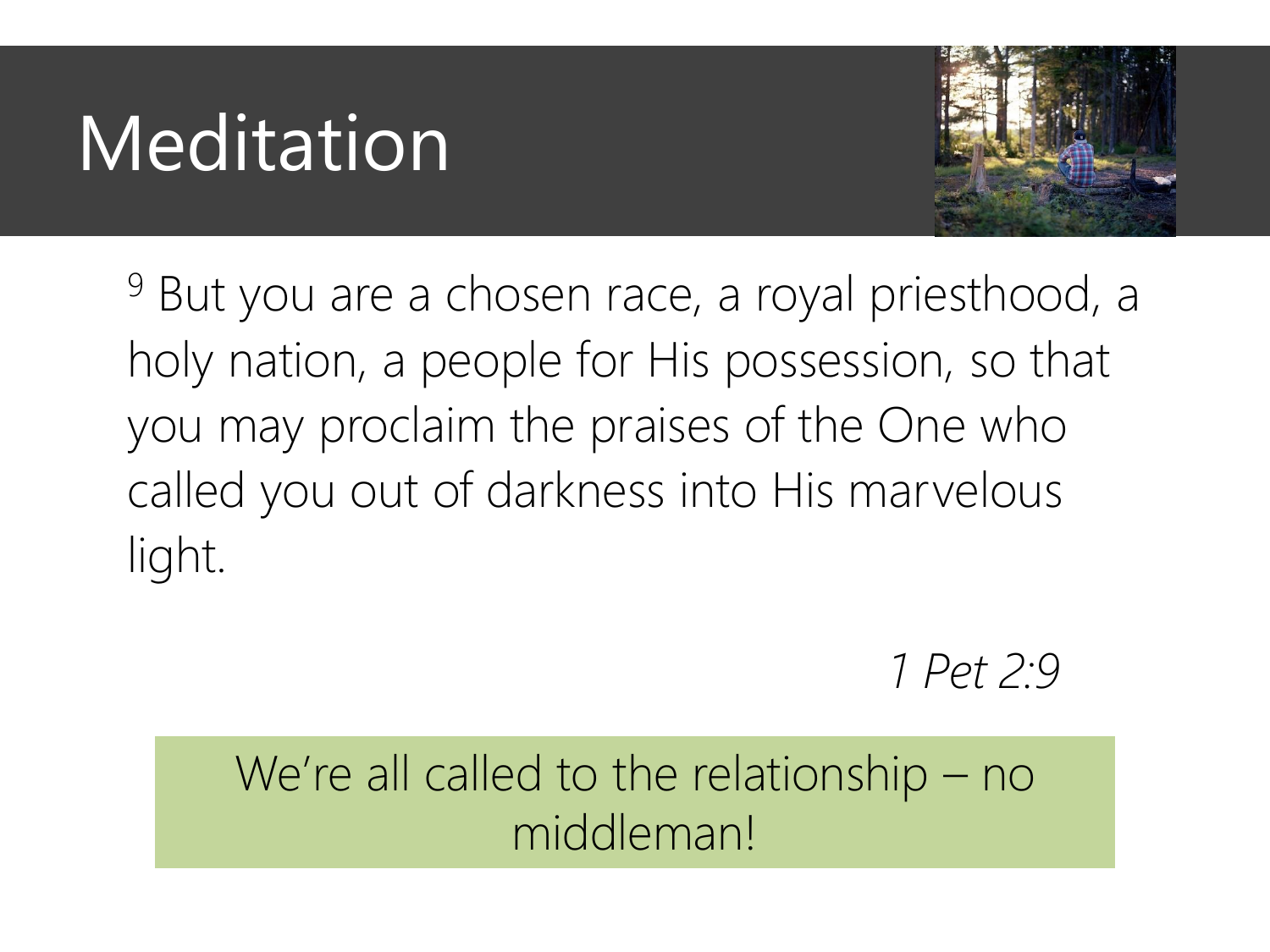## How do we do it?



- There's no magic formula
- What are our challenges?
	- Learning to simply be still
	- Being intentional about distractions
	- Fear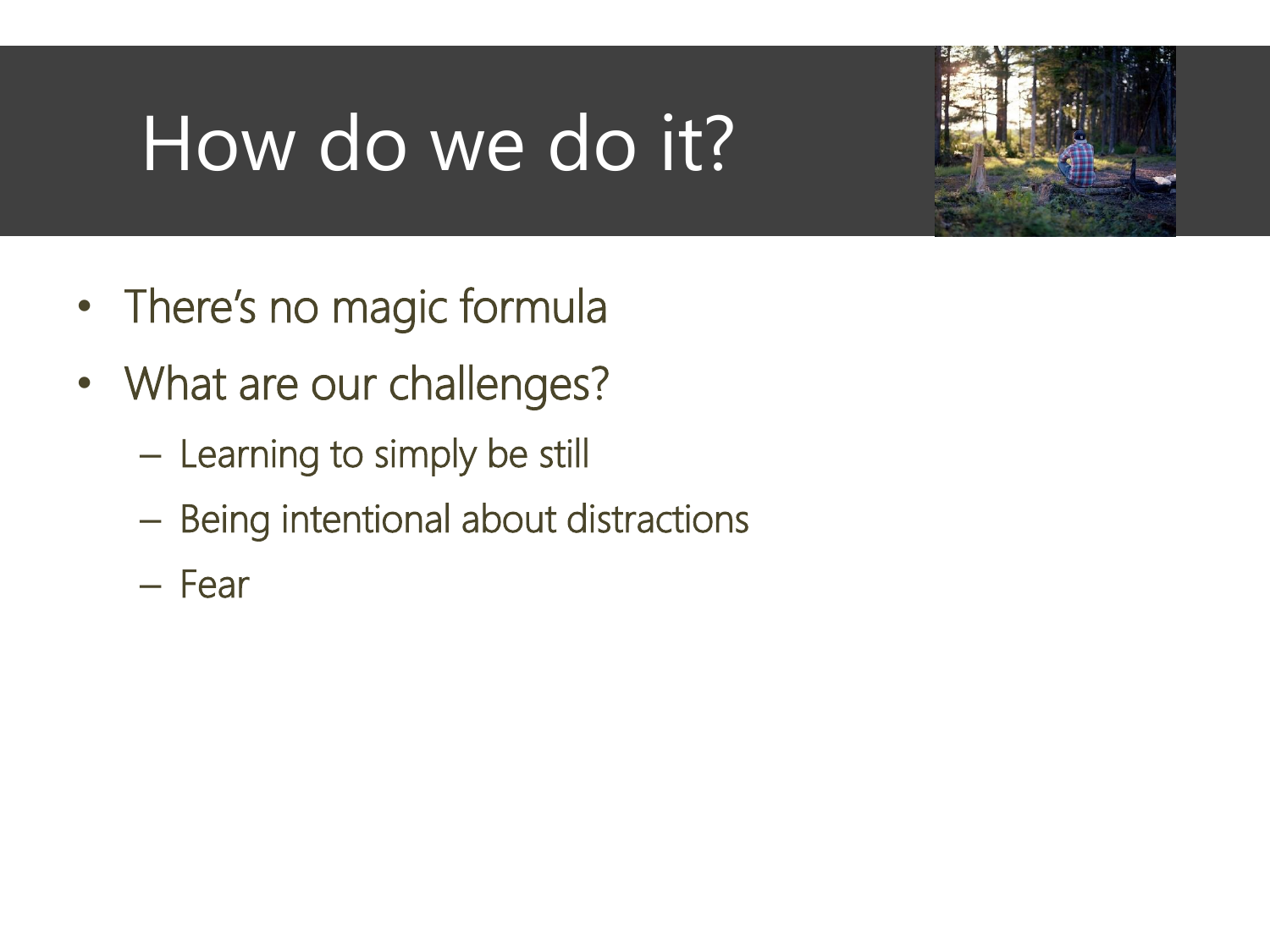### How do we do it?



- Practical hints:
	- Choose a suitable place (and don't change it too often)
	- Remove all distractions *(switch your phone off!)*
	- Focus on a single text for at least a week (*imagine being there)*
	- Persevere and don't be discouraged (*this doesn't work for me)*
	- Take time to focus on creation (*Ps 19:1)*
	- Rinse and repeat and repeat and repeat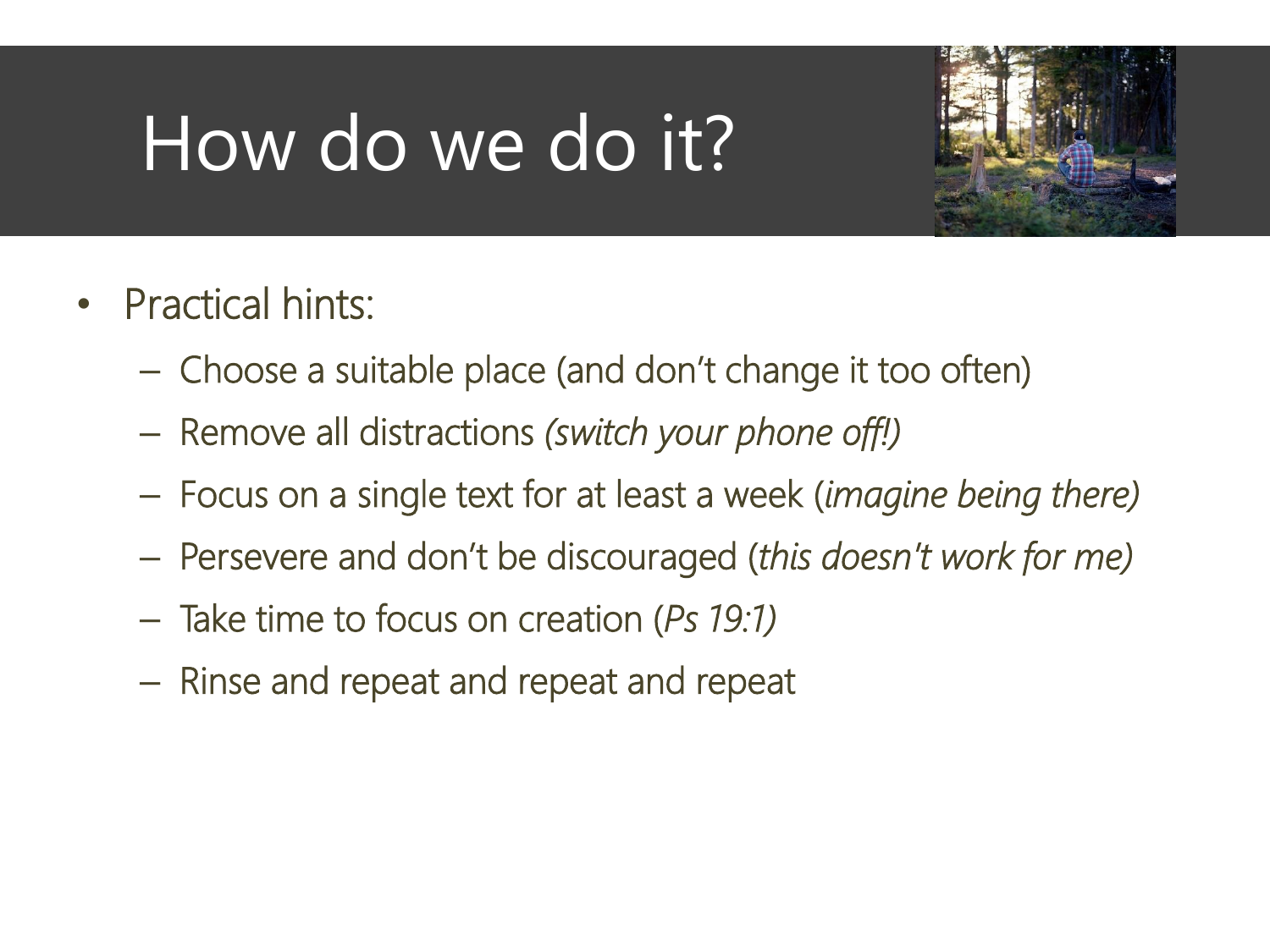### How do we do it?



…just as you do not analyse the words of someone you love but accept them as they are said to you, accept the Word of Scripture and ponder it in your heart, as Mary did. That is all. That is meditation.

*- Dietrich Bonhoeffer*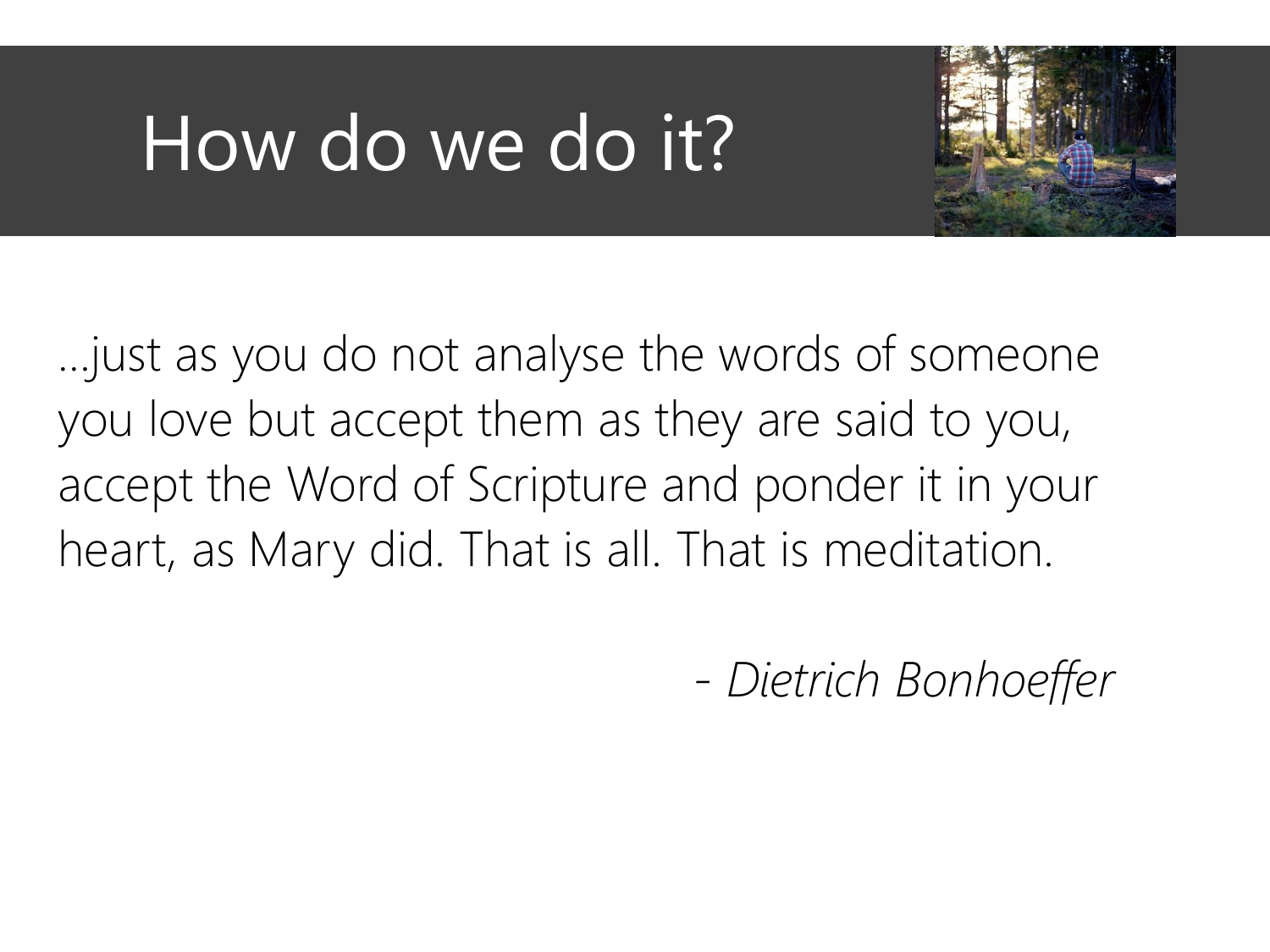## Why don't we meditate?



<sup>10</sup> "Be still, and know that I am God! I will be honored by every nation. I will be honored throughout the world."

*Ps 46:10*

#### We can't hear and obey if we're not being still.